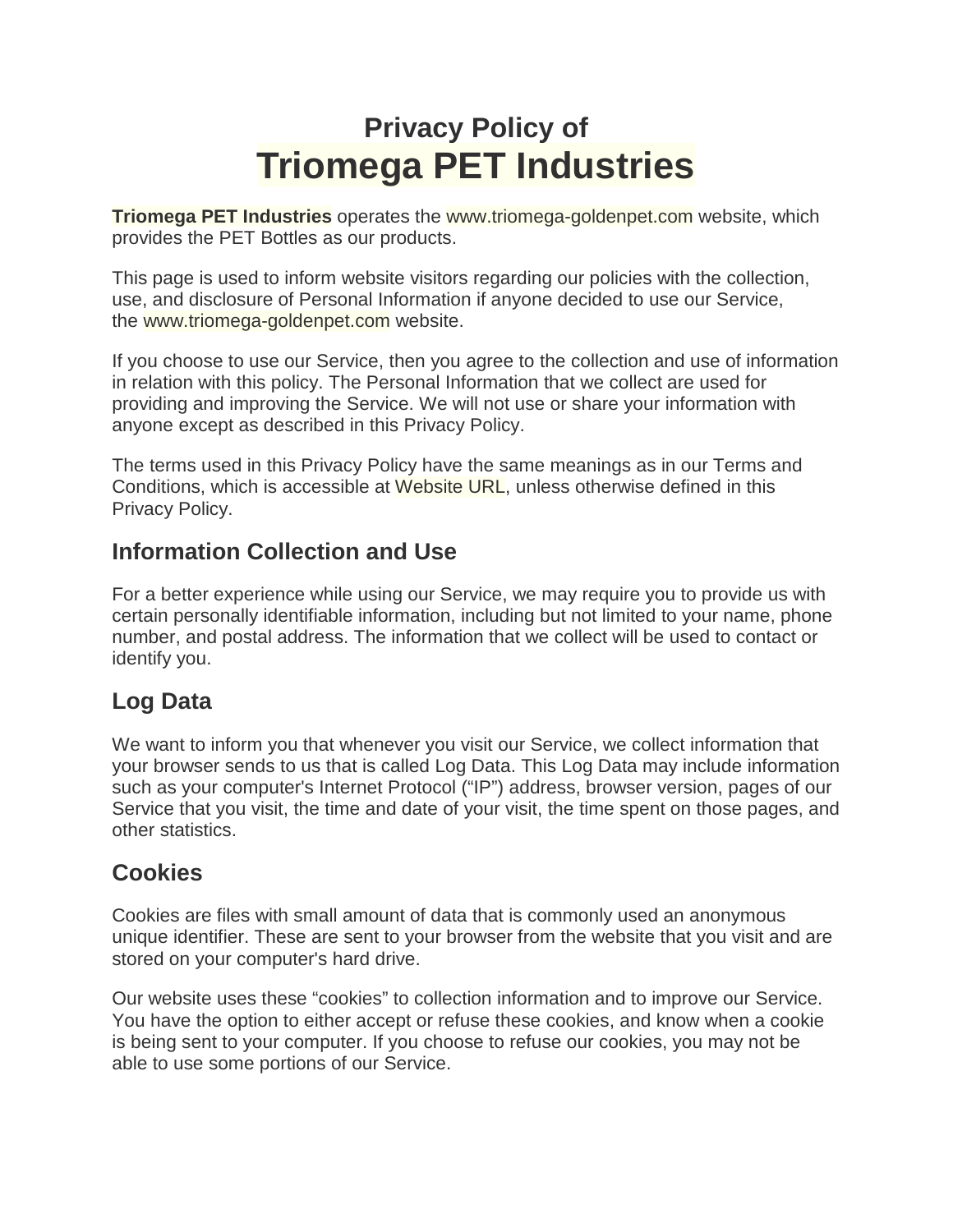#### **Service Providers**

We may employ third-party companies and individuals due to the following reasons:

- To facilitate our Support;
- To provide the product on our behalf;
- To perform Support-related services; or
- To assist us in analyzing how our Product & Service is used.

We want to inform our Service users that these third parties have access to your Personal Information. The reason is to perform the tasks assigned to them on our behalf. However, they are obligated not to disclose or use the information for any other purpose.

### **Security**

We value your trust in providing us your Personal Information, thus we are striving to use commercially acceptable means of protecting it. But remember that no method of transmission over the internet, or method of electronic storage is 100% secure and reliable, and we cannot guarantee its absolute security.

# **Links to Other Sites**

Our Service may contain links to other sites. If you click on a third-party link, you will be directed to that site. Note that these external sites are not operated by us. Therefore, we strongly advise you to review the Privacy Policy of these websites. We have no control over, and assume no responsibility for the content, privacy policies, or practices of any third-party sites or services.

#### Children's Privacy

Our Services do not address anyone under the age of 13. We do not knowingly collect personal identifiable information from children under 13. In the case we discover that a child under 13 has provided us with personal information, we immediately delete this from our servers. If you are a parent or guardian and you are aware that your child has provided us with personal information, please contact us so that we will be able to do necessary actions.

# **Changes to This Privacy Policy**

We may update our Privacy Policy from time to time. Thus, we advise you to review this page periodically for any changes. We will notify you of any changes by posting the new Privacy Policy on this page. These changes are effective immediately, after they are posted on this page.